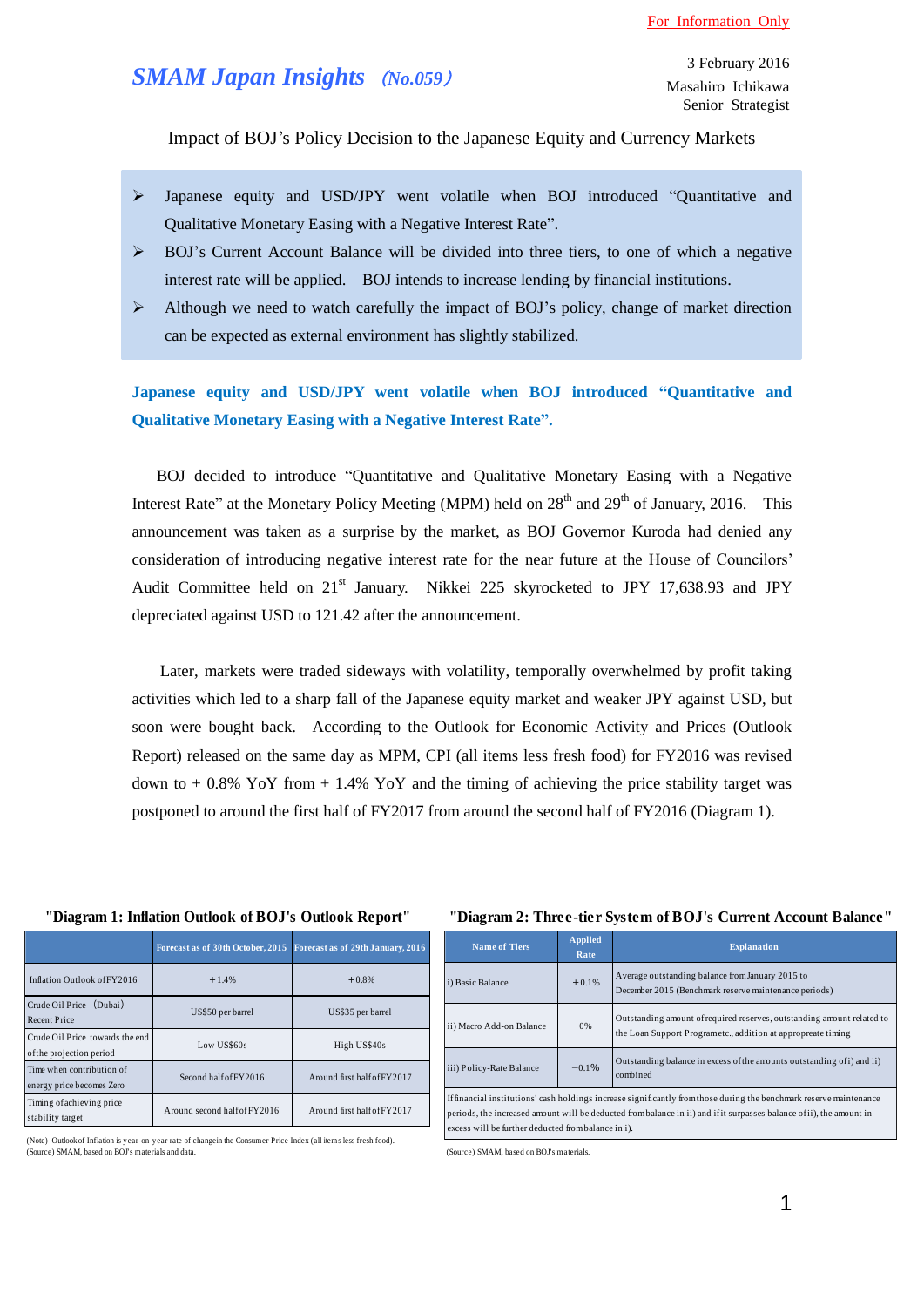# **BOJ's Current Account Balance will be divided into three tiers, to one of which a negative interest rate will be applied. BOJ intends to increase lending by financial institutions.**

BOJ also pointed out in its Outlook Report that risk of negative impact on trend of inflation is rising, as financial markets are getting unstable due to falling crude oil price and the China risk. I assume that this was the true reason of BOJ's policy decision, at this time. BOJ declared that they will pursue monetary easing by making full use of possible measures in terms of three dimensions; "quantity", "quality" and "interest rates". However, this time "quantity" and "quality" were unchanged.

 The introduction of a negative interest rate was decided by a narrow margin of 5 votes to 4 at the MPM. As to details of the operating scheme, BOJ's Current Account Balance will be divided into three tiers, namely i) Basic Balance, ii) Macro Add-on Balance and iii) Policy-Rate Balance to which interest rates of  $+$  0.1%, 0% and  $-$  0.1% will be applied respectively (Diagram 2). If financial institutions intend to avoid negative interest rate, the only measure is to increase lending, as increase in holding cash means decrease in tier i) and ii). I think this was BOJ's real purpose of introducing the negative interest rate.

## **Although we need to watch carefully the impact of BOJ's policy, change of market direction can be expected as external environment has slightly stabilized.**

In terms of impact to the market, I believe that there could be a possibility of appreciation by foreign investors on BOJ stepping into negative interest rates. In addition, BOJ negated any possible end of their monetary easing policy by indicating the possibility of further cuts of the negative interest rate whenever BOJ thinks necessary. JGB's yield fell sharply across the curve after BOJ's announcement. I believe the risk of sharp appreciation of JPY has subsided as such move in yields will be considered as an event of JPY to depreciate.

 Turning our eyes on external factors, excessive concern over Chinese RMB has moderated as its mid-point rate against USD has stabilized for the past few days. Meanwhile, some signs of changes in external risk factors can be observed as crude oil price has bottomed out and is rising gradually over expectation of agreement of oil production cuts amongst oil producing countries. Although, cautious stance must be maintained as external factors are still unpredictable and the impact of negative interest rates are yet to be carefully watched, I tend to believe that gradual change of market direction can be expected going forward.